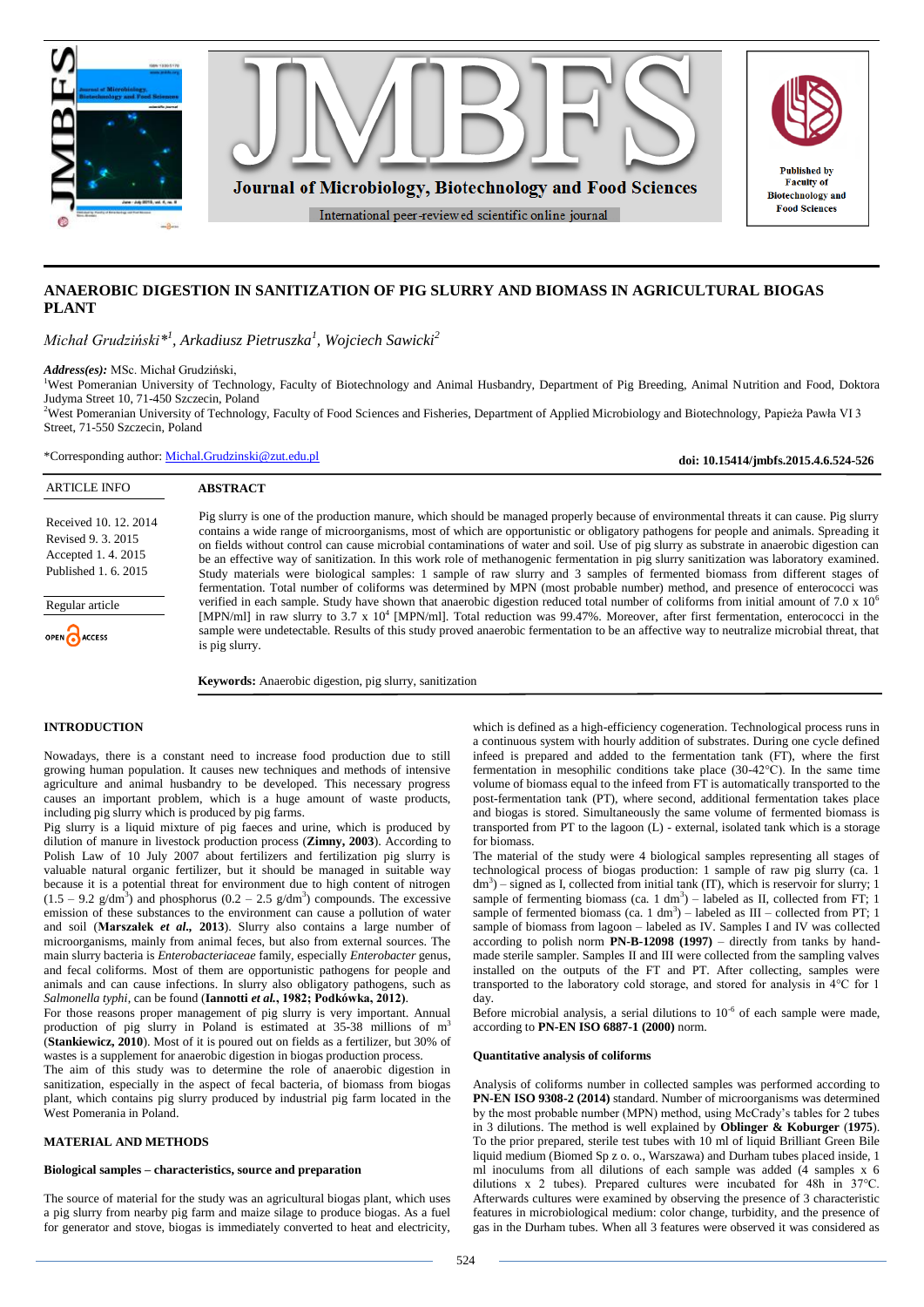positive result – presence of coliforms in examined culture. Lack of at least one trait was considered as negative – absence of coliforms in examined culture. For each sample (I,II,III,IV) three last dilutions in which growth was observed were taken into account. Numbers of positive results was compared with McCrady's tables for 2 tubes variant, and the MPN was obtained from them.

In order to confirm the results and obtain single colonies of coliforms for further microscopic analysis, cultures were prepared by streaking method, from two tubes of each sample (I, II, III, IV) that were considered as positive for coliforms presence. A slightly selective and differential medium for isolation of coliforms was used – ENDO Agar (BTL Sp. z o.o., Łódź). Cultures were incubated for 24 h in 37°C. After incubation colony morfology was examined, and 2 selected characteristic colonies was prepared on microscopic slides, stained by Gram staining procedure (**Wawrzkiewicz** *et al.,* **1983**), and examined in optical microscope (Olympus, Japan) enabling taking pictures under immersion (x100).

### **Detecting faecal streptococci**

Presence of group D streptococci was examined by direct streaking biological material from each sample (I,II,III,IV) in two variants on Petri plates with selective and differential for enterococci Slanetz & Bartley medium (BTL Sp. z o.o., Łódź). Cultures was incubated for 48 h in 34°C. After incubation in each plate presence or lack of characteristic for enterococci growth colonies was examined. Then, for confirmation of results, 10 selected characteristic colonies from plates marked as positive were screened on selective and differential for *Enterococcus* genus medium – Bile Esculin Agar (BTL Sp. z o.o., Łódź). Cultures were incubated for 24h in 37°C. Afterwards, from selected single colonies identified as *Enterococcus* genus 2 microscopic slides were prepared and stained by Gram method (**Wawrzkiewicz** *et al.,* **1983**). Slides were examined with optical microscope (Olympus, Japan) and photographed.

## **RESULTS AND DISCUSSION**

### **Most probable number of faecal coliforms**

The results of the analysis indicate significant reduction of faecal coliforms number in each sample from subsequent stages of biogas production process. In the first fermentation in FT the most probable number of bacteria was reduced from 7.0 x 10<sup>6</sup> [MPN/ml] in raw pig slurry (I) to 2.4 x 10<sup>6</sup> in fermenting biomass (II). Another fermenting process in PT reduced number of coliforms to  $2.4 \times 10^5$ in fermented biomass (III). In sample collected from lagoon (IV) the most probable number of bacteria was  $3.7 \times 10^4$ . The results of each sample are presented in detail in Table 1. The total reduction of coliforms was 99.47% of the initial value from raw slurry. The percent reduction from each stage is shown in Figure 1.

**Table 1** Number of positive results of each sample and most probable number calculated according to McCrady's table for 2 tubes

| <b>Sample</b> | <b>Serial dilution</b> |                  |     |           |          |      | <b>MPN/ml</b>       |
|---------------|------------------------|------------------|-----|-----------|----------|------|---------------------|
|               | $10^{-1}$              | 1ሰ- <sup>2</sup> | 103 | $10^{-4}$ | $10^{5}$ | 10-6 |                     |
|               |                        |                  |     |           |          |      | $7.0 \times 10^{6}$ |
| Н             |                        |                  |     |           |          |      | $2.4 \times 10^6$   |
| ш             |                        |                  |     |           |          |      | $2.4 \times 10^5$   |
|               |                        |                  |     |           |          |      |                     |

**Legend:** I – raw pig slurry, II – fermenting biomass, III – fermented biomass, IV – biomass from lagoon. Highlighted values - dilutions taken into account in determination of the most probable number of bacteria.



**Figure 1** The most probable number of coliform in each sample with percentage reduction of microorganisms in all stages of the process

On plates with ENDO agar medium growth of small, opalescent colonies, which had a colour from pink to dark red was observed. Growth like this is characteristic for lactose positive bacteria from *Enterobacteriaceae* family. Two

selected single colonies were prepared and examined by microscopic analysis (Figure 2).



**Figure 2** Microscopic view of material - Gram-negative, rod - shaped bacteria, which morfology indicates the possible presence of genus such as *Escherichia* and *Enterobacter* (Gram staining, x100, immerse).

# **The presence of enterococci**

Streaking on plates with Slanetz & Bartley medium gave a result in presence of growth round, convex, not transparent, pink colonies, which is characteristic for faecal enterococci. The growth occurred in all variants of I and II sample cultures. On plates with III and IV sample cultures the growth was not observed. It may indicate a reduction of enterococci number to a value below the detection limit after first fermentation in FT.

Selected single, typical for group D streptococci colonies from Slanetz & Bartley medium which was streaked on Bile Esculin Agar gave a result in light brown, round colonies with surrounding dark areas, due to esculine degradation and variegated component diffusion to the medium. This is typical for enterococci growth on this medium.

On the microscopic slides small, spherical, Gram-positive cocci arranged into characteristic chain structure (Figure 3).



**Figure 3** Microscopic view of faecal enterococci isolated from examined biomass. Arrows ( $\uparrow$ ) shows characteristic for streptococci, chain-like arrangement of bacteria.

#### **DISCUSSION**

**Côté** *et al.* **(2006)** examined indicator microorganisms and opportunistic pathogens reduction efficiency in pig slurry during the anaerobic digestion, and similar results were obtained. Samples were collected from industrial pig farms of Canada, and the fermentation was performed in laboratory scale in a continuous process at 20°C for 20 days without feeding. It was observed that the anaerobic digestion resulted in the reduction of faecal coliforms by 97.94- 99.99%. Such a high level of reduction at such a low temperature of the process was achieved probably due to small-scale experiments, and the lack of a constant supply of fresh manure, which always delivers new inoculum of microorganisms. For that reason level of reduction of bacteria in industrial scale installation examined in current work was a bit lower.